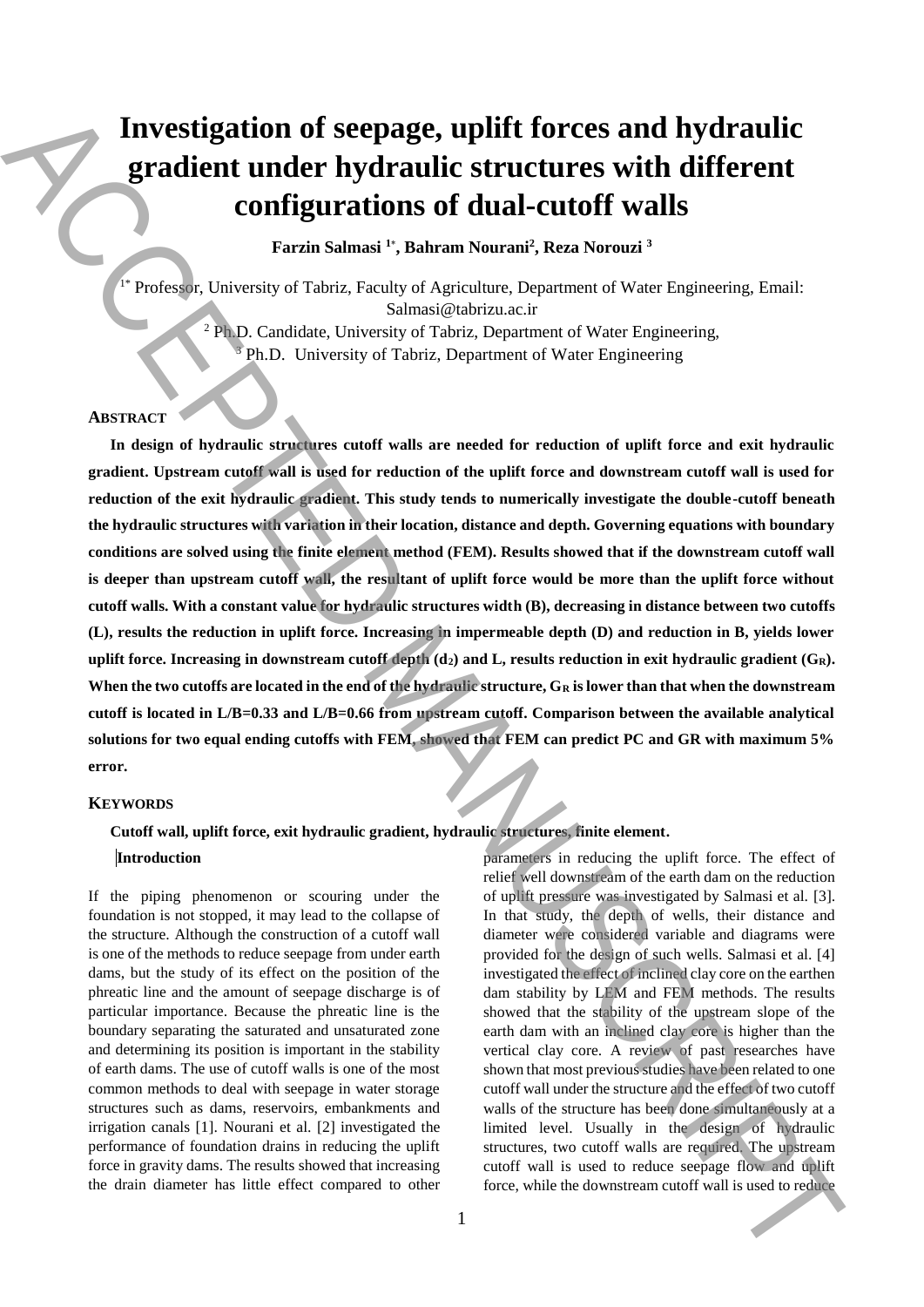the exit hydraulic gradient (piping phenomenon). Therefore, in the present study, the effect of the placement of the dual cutoff wall on the hydraulic structures in terms of position, distance and also the depth of their application in the amount of uplift force, seepage discharge from the structure and exit hydraulic gradient is investigated.

# **Methodology**

In this study, SEEP/W software, which solves the differential equations along with boundary conditions using finite element method (FEM), has been used for modeling of flow in a porous medium. In order to investigate the effect of dual cutoff walls on the uplift force distribution, the resultant of uplift force, exit hydraulic gradient and seepage discharge from hydraulic structures, 330 numerical models were simulated. The range of important parameters in this study is presented in Table (1).

Table 1. Dimensionless parameter values in this study

| Dimensionless<br>parameters |      |                  | <b>Values</b> |    |            |                |
|-----------------------------|------|------------------|---------------|----|------------|----------------|
| (B/D)                       | 0.7  | 0.9 <sup>°</sup> | 1.25          |    | $1.5$ 1.75 | $\overline{2}$ |
| $(B/d_2)$                   |      | 6                | 8             | 10 | 15         | 20             |
| (L/B)                       | 0.33 | 0.66             |               |    |            |                |
| $(d_2/d_1)$                 | 0.66 |                  |               |    |            |                |

In Table 1,  $d_1$  is the upstream cutoff depth,  $d_2$  is the downstream cutoff depth, *L* is the distance between the two cutoffs, *D* is the depth of permeable foundation, and *B* is the width of the apron. Figure 1 shows the position and location of cutoffs and the geometric parameters in the present study.



Figure 1 Illustrations of different configurations of double cutoff walls under the hydraulic structure

# **Results and discussion**

Figure 2 shows the relative uplift force contours  $(U/U_0)$ against  $d_2/d_1$  and  $B/D$  changes. Relative uplift force contours are highlighted to indicate the boundary between economic and non-economic design. This means that for a relative uplift force of less than one  $(U/U_0<1)$ , the relative uplift force is reduced and therefore offers a cost-effective design. Figure 3 provides the exit hydraulic gradient (GR/G<sub>RO</sub>) against  $d_2/d_1$  and B/D variations. In this case, for a relative hydraulic gradient of less than one  $(G_R/G_{RO} < 1)$ , the relative hydraulic gradient decreases and therefore presents an economic plan. The intersection of Figs. 2 and 3 refers the suitable and unsuitable ranges for the design of two cutoff walls (Fig. 4). Figure 3 Contours are contours of d2/d2 and and B/GR/GRO as a function of d2/d2 and B/D Access Contours of GR/GRO and B/GR/GRO as a function of d2/d2 and B/D ACCEPTED MANUSCRIPT ( $\alpha$ ) and B/D ACCEPTED MANUSCRIPT ( $\alpha$ ) a



Figure 2 Contours of U/U<sub>0</sub> as a function of  $d_2/d_1$  and B/D